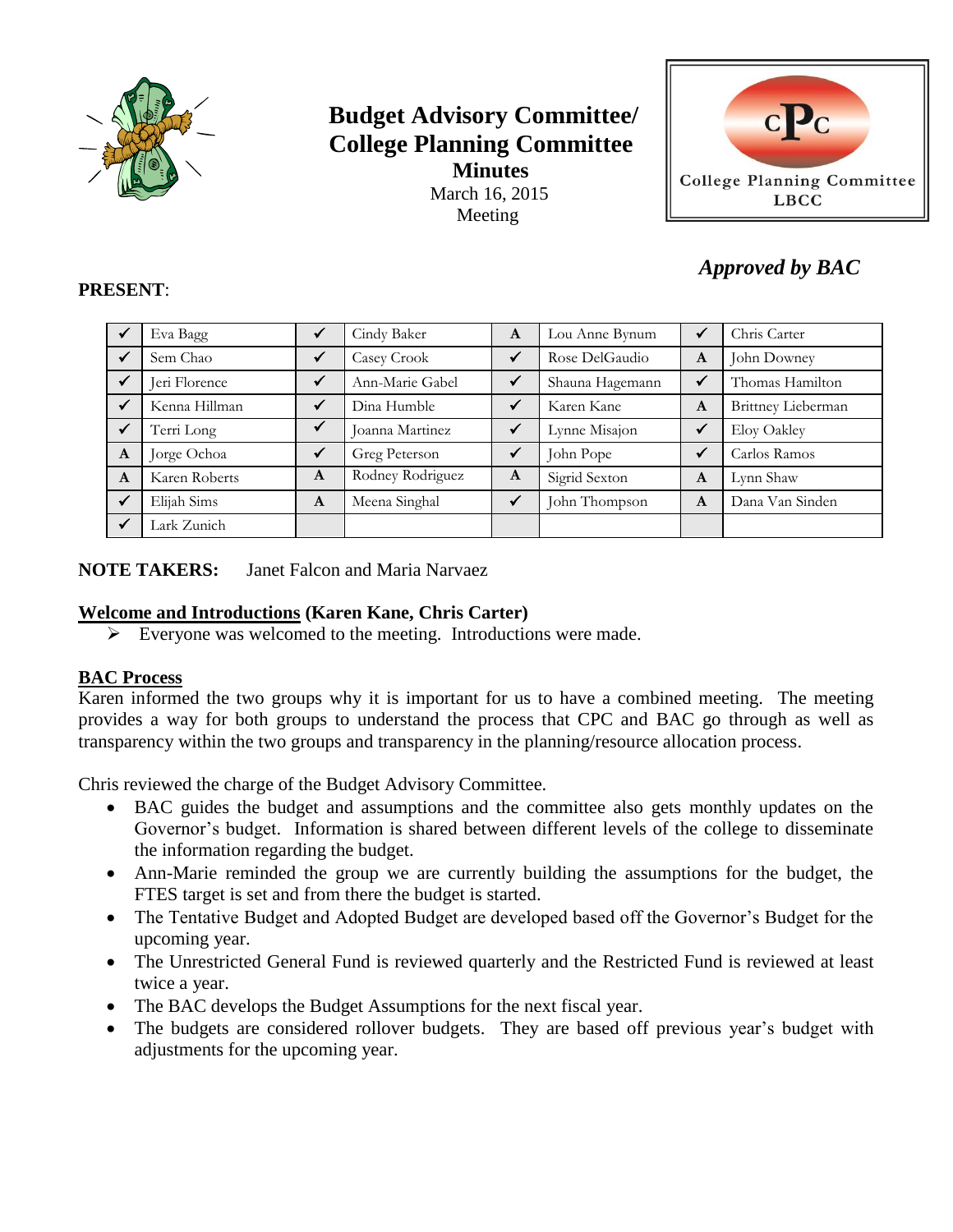#### **BAC/CPC Minutes March 16, 2015 Page 2**

- Eloy reminded the group BAC incorporates the Institutional Priorities into the budget and BAC falls under CPC. He also stated BAC develops the budget based off the program plans. CPC drives the planning process and the program plans.
- The handout of the Budget Assumptions and Implications was briefly discussed. The items that are highlighted are changed from the last year.

### **CPC and the Planning Process (Karen and Eloy)**

Karen described the Planning Process for the District.

- Department Plans include goals and strategies along with resource requests. School Plans are then developed. From there, the Vice Presidents put together their VP Level Plan. Those plans are then shared at CPC to develop Institutional Priorities. The Institutional Priorities are shared with BAC to develop the budget and the allocations within.
- The Academic Senate included a plan for 2015-16 that falls under Academic Affairs. In the future other areas within Academic Senate, such as Honors and Curriculum, will also develop plans.
- Lark asked about new requests and how those requests are funded. Ann-Marie described one-time costs versus on-going costs and the budgeting of those items. If the proposed budget has a surplus, the needs for on-going costs would be discussed. Eloy added the Institutional Priorities should drive the resource requests.

# **Institutional Priorities (Karen)**

*(Refer to "Institutional Priority for 2015-2016 - DRAFT" handout)* Karen handed out a DRAFT document for Institutional Priorities.

- The overall requests were asking for "support" within their plans.
- The Institutional Priority for 2015-2016 with suggested changes is below:

### Institutional Priority for 2015-2016

### **The top priority of the college is to enhance the infrastructure of the learning environment to directly improve the rates of student success as evidenced by the attainment of academic credentials.**

In order to accomplish this top priority, the College will strive to:

- Maintain fiscal stability
	- o Acquire and manage funding to support student success initiatives
	- o Acquire and manage funding to support equitable outcomes to close achievement gaps
- Analyze and dedicate resources that build effective organizational structures college-wide
	- o Evaluate need for reinstatements, reorganizations, filling vacancies, and/or hiring personnel
- Support implementation of the Pacific Coast Campus Educational Master plan o Continue to evaluate the need and ability to increase GE course offerings
- Support effective integration of technology in the learning and work environment
- Support professional development in alignment with the Educational Master Plan institutional priorities

Because there was a quorum from CPC present, the members of CPC were asked to accept the Institutional Priorities as amended. There were no objections.